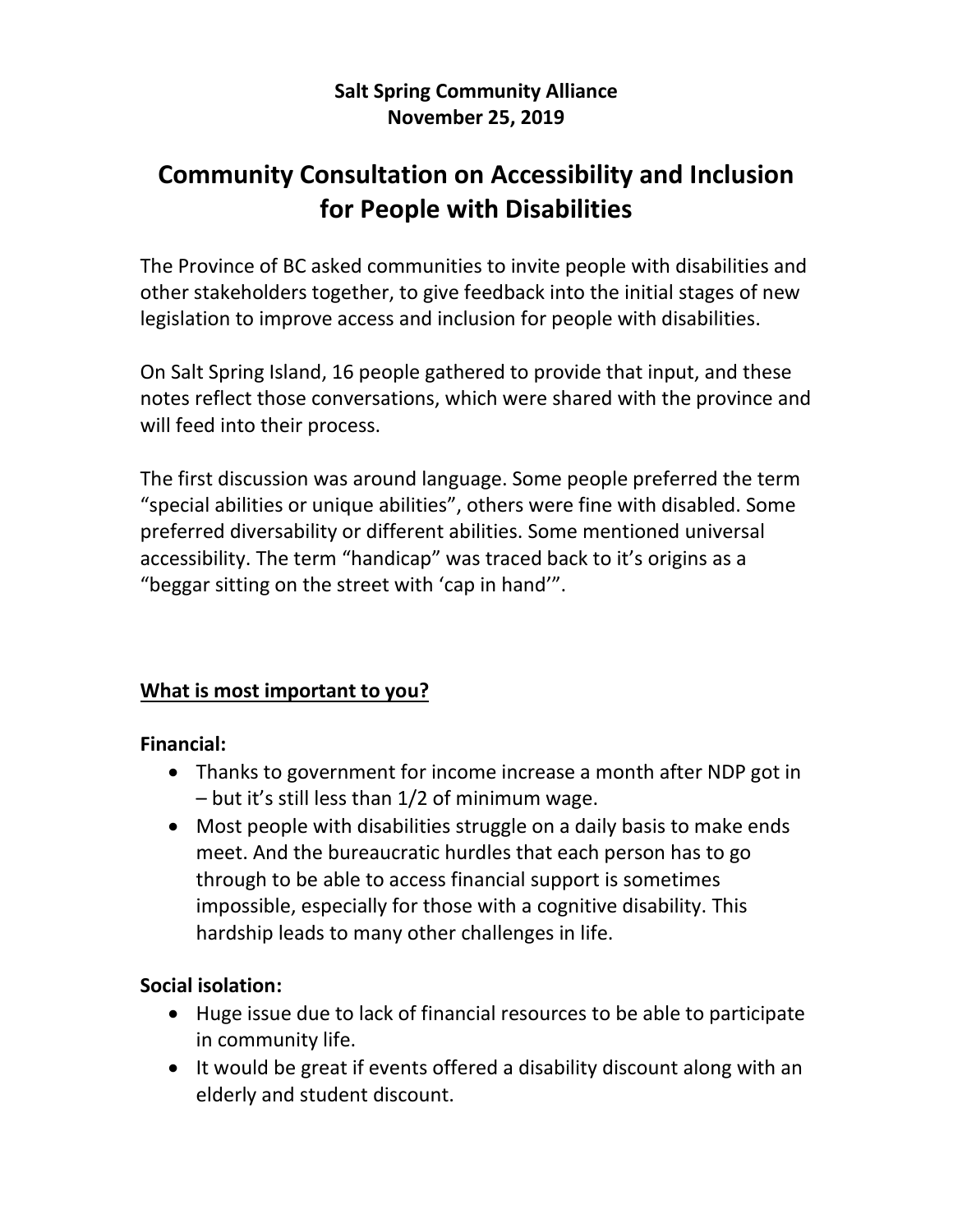- People have all kinds of physical, emotional and mental challenges that keep them isolation. Some people cannot speak – and they end up being very depressed.
- Blind people tend to find each other and do a lot of commiserating. We need more opportunities outside our own group – help to lift ourselves out of a rut.
- Social isolation impacts mental health (for example, when a person is 100% bedridden the depression, suicidal thoughts and other impacts are huge). People often abandon these people. How can we get better at taking care of each other?
- Inclusion in community: How do we ever get a chance to meet people with disabilities? There is so much segregation. We need to break down barriers, but this is not possible if we don't make human contact.

### **Accessing Information from Government:**

- Information access is a challenge.
- 1-800 access is hell especially inaccessible for people with cognitive disabilities.
- There is a real lack of access to services.
- Several people said they are very capable of navigating the governmental system, but experience so many barriers that they have almost given up.
- Lack of communication about changes to disability benefits: Don't get to know when there are big changes to our income – there is no advance warning from government. I had a personal worker but now that's gone. Travelled to Saanich only to find the office locked and a lot of other people lined up on the sidewalk like it was a welfare line.
- Lack of real support and follow up from Ministry: Check in frequently, find out how we are doing – don't leave burden of dealing with issues to those with disabilities – disability is enough of a burden without all the attendant issues. Problems are dealt with episodically – no one seeing the bigger picture. No one follows up to see if we were able to get our problem solved.
- There is redundancy in forms. They are needlessly redundant (i.e.: filling out forms several times to get service and access). There is an overload of forms – this is degrading, makes people feel like a number.

#### **Physical barriers:**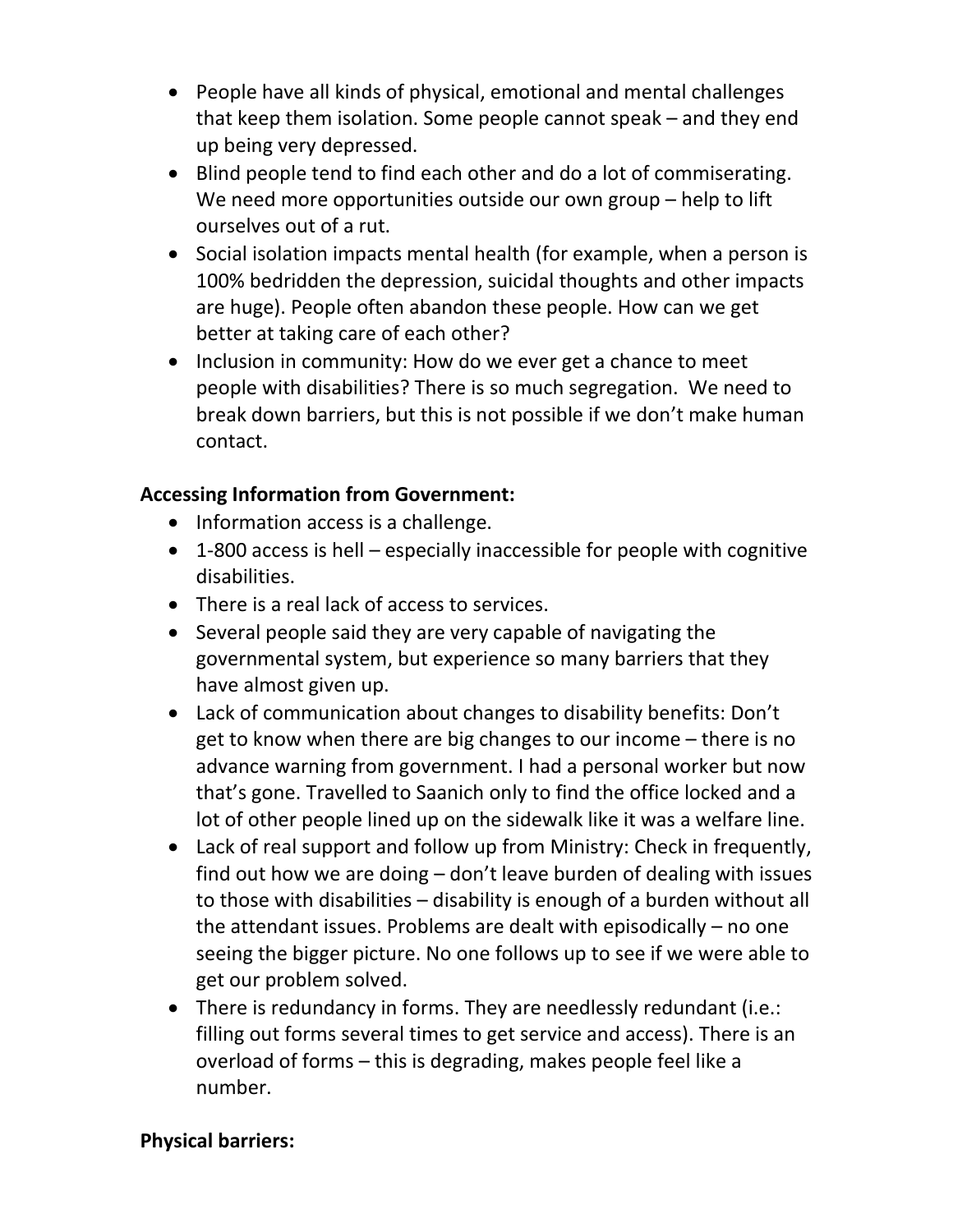- Continuous challenges to get around for people who are blind or who use a scooter or wheelchair. (local issues - Art spring stairs, Ganges very inaccessible for scooters).
- There are several very steep slopes on Salt Spring that are almost impossible to navigate. There in a sidewalk in Ganges that starts in a slope and gets in steps!
- **Chairs available to sit on when standing in line:** Standing in lineups is a challenge for so many people. Why are there no places where people can sit down while they wait? Need more places to sit in town also, especially away from wet weather.

### **Others:**

- **Changes in the Ministry:** Frustration about the Ministry continuously changing its name. What is the point? And so much wasted expense to do this.
- **Disability and Welfare are different:** Disability and welfare services need to be separated in the minds of the public – they are not the same thing.
- **Accessibility to nature:** There are proven healing aspects to being in nature, but for most with a physical disability it is almost impossible to access. It would be so nice to have an accessible beach on Salt Spring.
- **Intersectionality**: Intersection of disability, race, sexual orientation, gender, etc must be recognized, as these all compound the challenges that people experience.
- **Housing for people with cognitive challenges**: There are so few options for good housing available for people with cognitive challenges.
- **Access to education:** Need more educational activities, there is very little available to people with disabilities beyond high school. Access to competent, valuable education and independence training. Not as many opportunities for the blind in Canada. We need education by those who are also disabled. There are very few rehabilitation education centers in Canada – one in Victoria.
- **Counseling and other support:** Lack of support for people with mental and emotional disabilities, it's like a veil. People can't get beyond their issues and challenges so that they can participate in daily life. They need more support needed so they can heal. Dying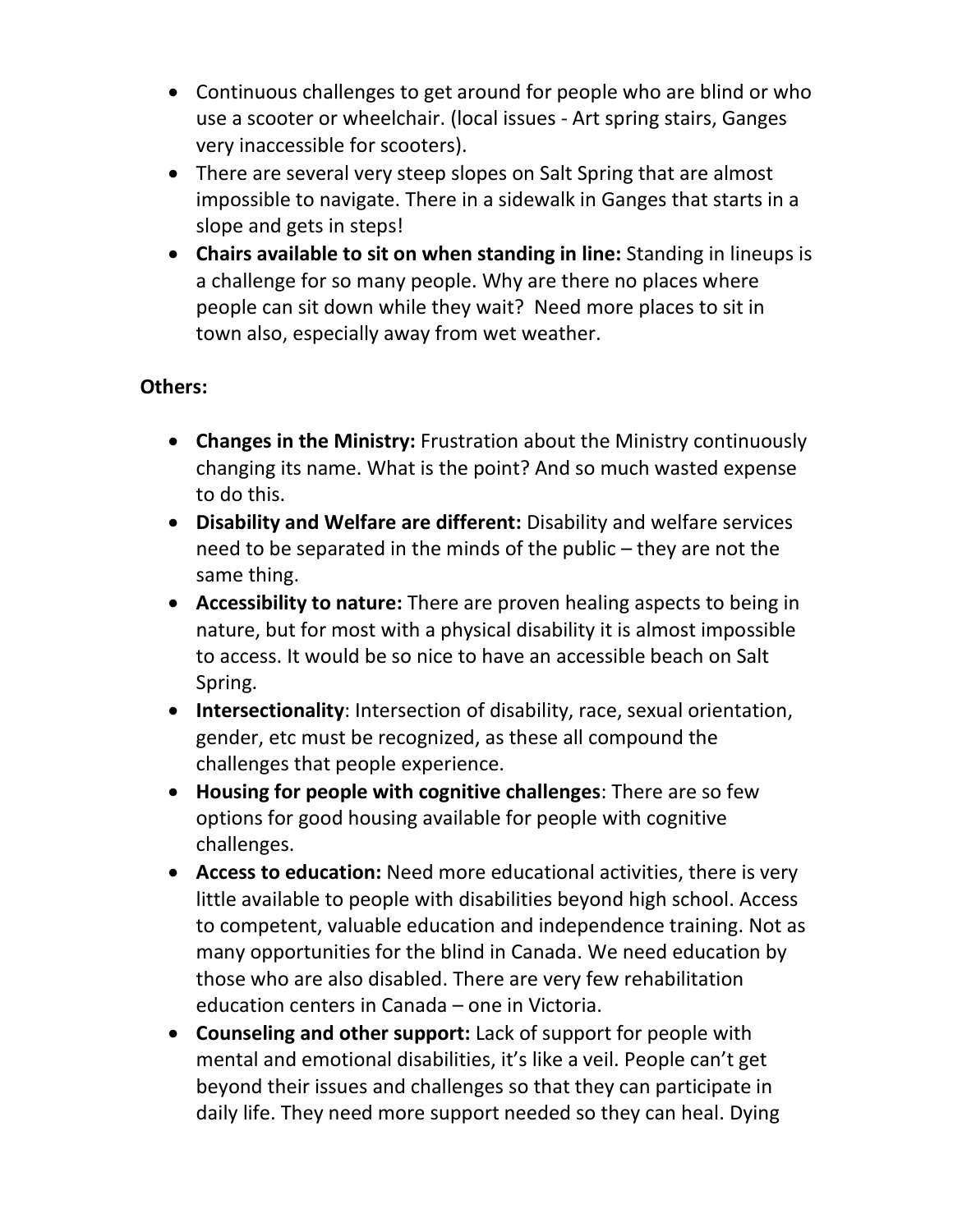with dignity – there is no government move to provide social, emotional, spiritual counseling when choosing to die.

- **Transportation:** Having accessible transit that has bus stops close to home would make life so much easier.
- **Chronic Illness & Early Years:** There is so much evidence now that the early years are strongly related to mental health later in life, and early trauma is strongly connected to chronic illness. Let's focus on getting those early years right for more people.

## **Accessibility Standards Improvements Needed**

### *How can these areas be improved?*

**Service Delivery** (e.g. health services, customer services, education)

55% rated this their top issue / 11% rated this their second main issue / 11% rated this their third main issue

- Government officials need more experience and training in how to work with people with disabilities.
- Treat people as human beings, not as numbers.
- Video Conferencing available for meetings: Decision making processes and meetings are hard for people who cannot sit for long periods of time or who cannot leave the house. It would help so much if meetings could be accessed through video conferencing.
- Education and sensitivity training for all people in the bureaucracy.
- Life would be so much easier if we had one-step referrals to specialists, rather than the incredibly complex process involved now.
- Service delivery: they should come to us more. We need more outreach. Less "what do you need", and more "what can we do for you"?
- Have official advocates available if someone has no spouse or family member. They could help particularly in filling out forms and communications support. Some people don't even get this support from their families and have to figure it all out themselves.
- Need Ombudsman to help ensure that people get access and their rights are respected.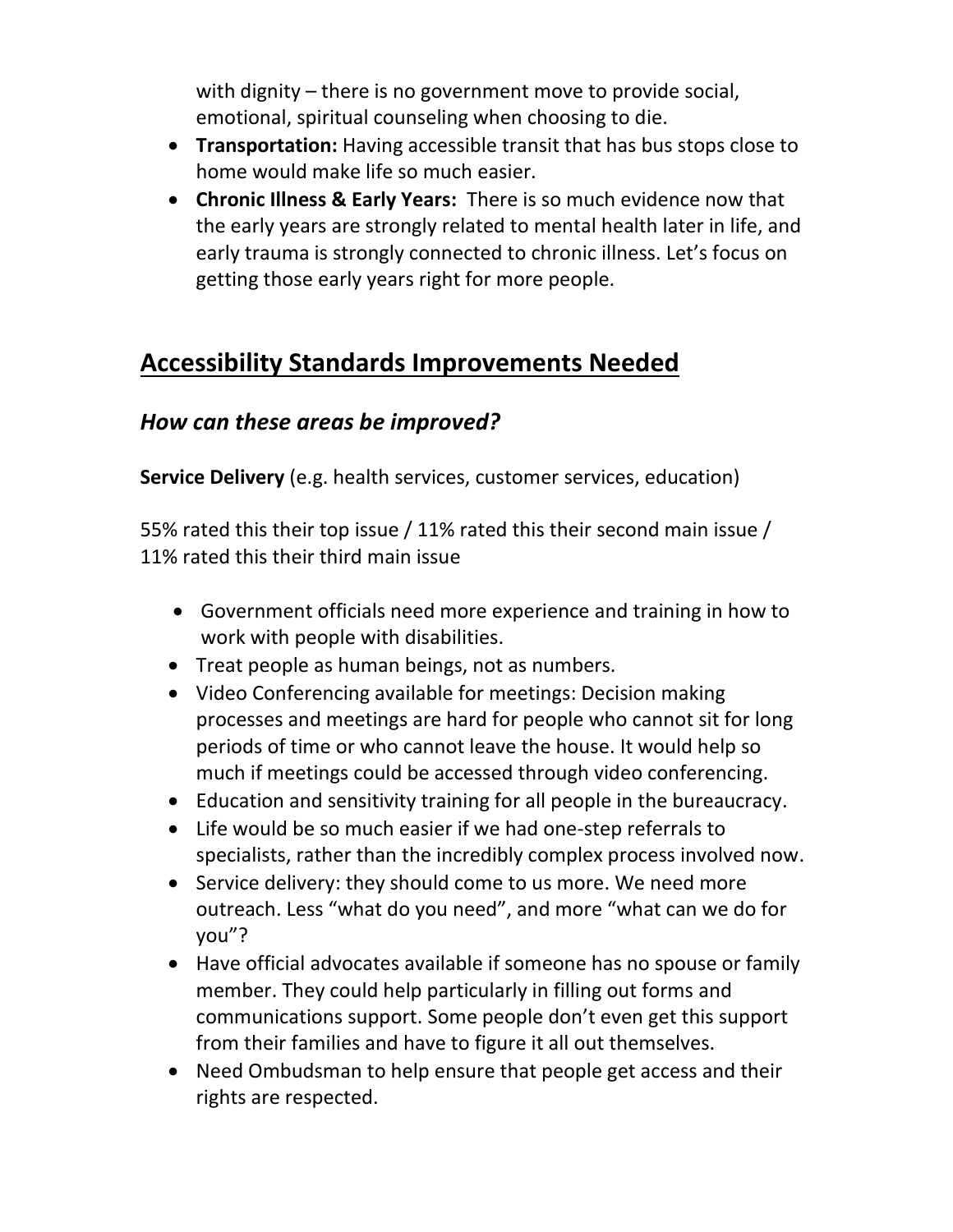- Health services GF Strong Rehabilitation Centre should be model for the whole country - go to www.georgiastrait and see Save Rehab.
- Customer services by the Ministry could be so much better. For example, when they make changes to disability income, they need to let us know when there are changing to income, but these are often a big surprise. Another example is helping us to understand what benefits we are entitled to, rather than having to figure it out by some mysterious process (i.e. can now own/inherit property and still get disability payments? There is money to buy shoes each year. Who knew?)

**Employment** (e.g. hiring and retention)

11% rated this their third issue

- For blind people, Canada is a much harder place to find employment than in the US. 25-30% employment in US, 15 to 20% in Canada. There are less benefits for employers to hire in Canada– government in US has to have quota for employment.
- Living with a chronic illness can be a full-time job doing anything on top of that is huge burden. But the rates we receive are so low, we can barely get by without another income.

**The physical/build environment** (e.g. entranceways, parks, sidewalks, parking)

11% rated this their top issue / 33% rated this their second issue / 44% rated this their third issue

- Physical barriers: we run into problems when there are bike lanes in front of bus stops, trees in middle of sidewalk, etc. Cities are not built with our needs in mind.
- On Salt Spring, places like Moby's, Artspring and many stores are impossible to get into. How can they be forced to become accessible?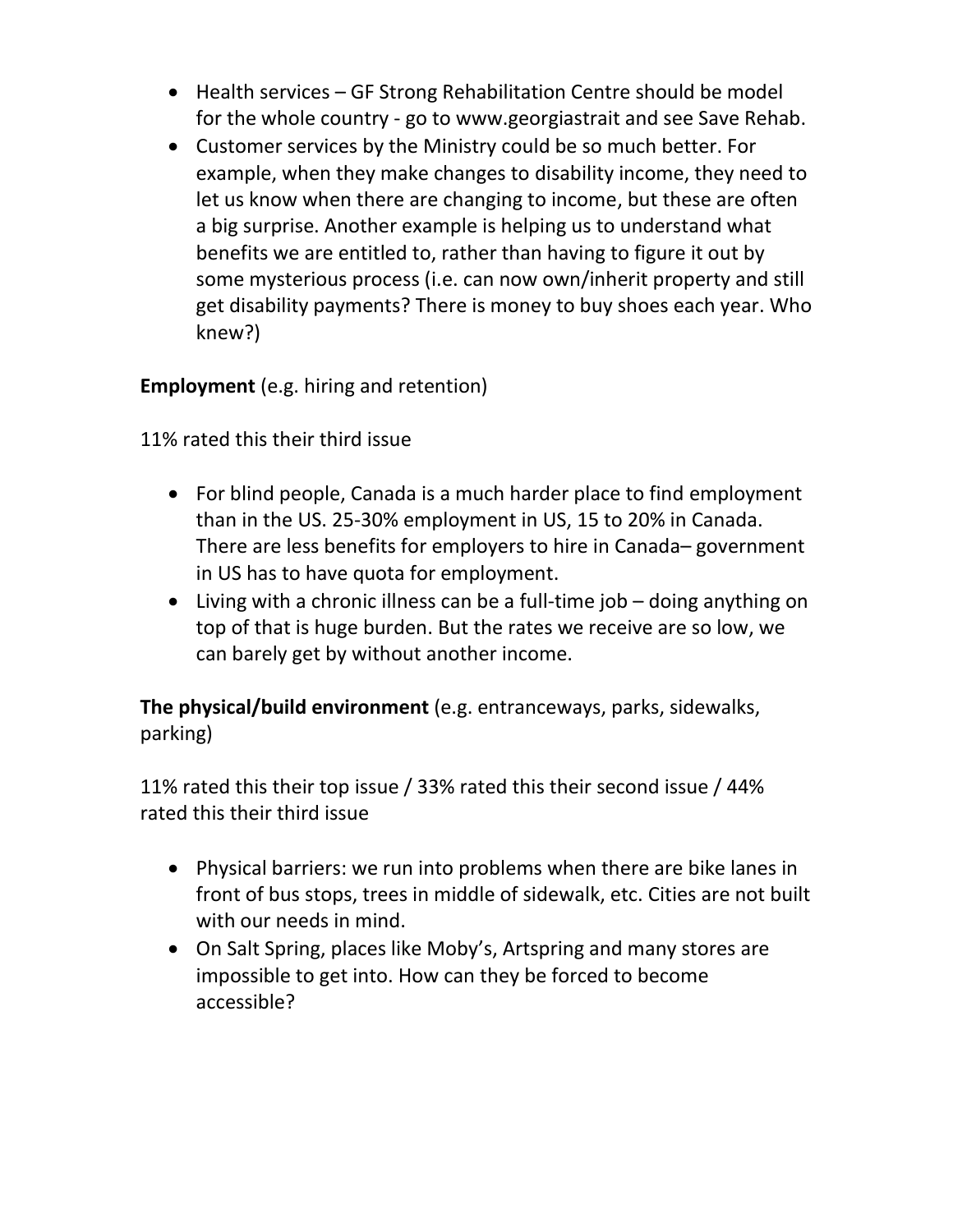**Information and Communication (**e.g. websites, print materials, emergency information)

11% rated this their first issue / 22% rated this their second issue / 11% rated this their third issue

- Information accessibility for this questionnaire  $-$  i.e. for the blind
- Climate emergency: need emergency services to take into account people with limitations. People who have lived with disabilities have a lot to offer in how to deal with emergency situations, so please ask them.
- Education of the public would help us in areas like the "duty to accommodate" related to housing.
- Online government websites are good for blind people using screen readers – they really help.
- Need more materials in braille.
- It seems much harder to figure out about support services if one becomes disabled as an adult, rather than at birth. How can communication be improved to ensure people really understand what support is available to them?
- It would be so great to have meetings and other gatherings available to join via Zoom. Traveling to meetings is sometimes impossible for us.

**Transportation** (e.g. buses, ferries, taxis)

Transportation – 11% rated this their first issue / 33% rated this their second issue / 11% rated this their third issue

- GPS on buses are often wrong or very hard to understand. For example, Victoria did it wrong.
- Curb cuts truncated domes done as a test but not continued could do for both blind and wheelchair people
- Crosswalk audible signals not kept in good working order need service.
- Increase funding for buses more bus routes on SSI
- Make physical safety as helpful as possible slowing traffic for crosswalks – proper white lines at crosswalks.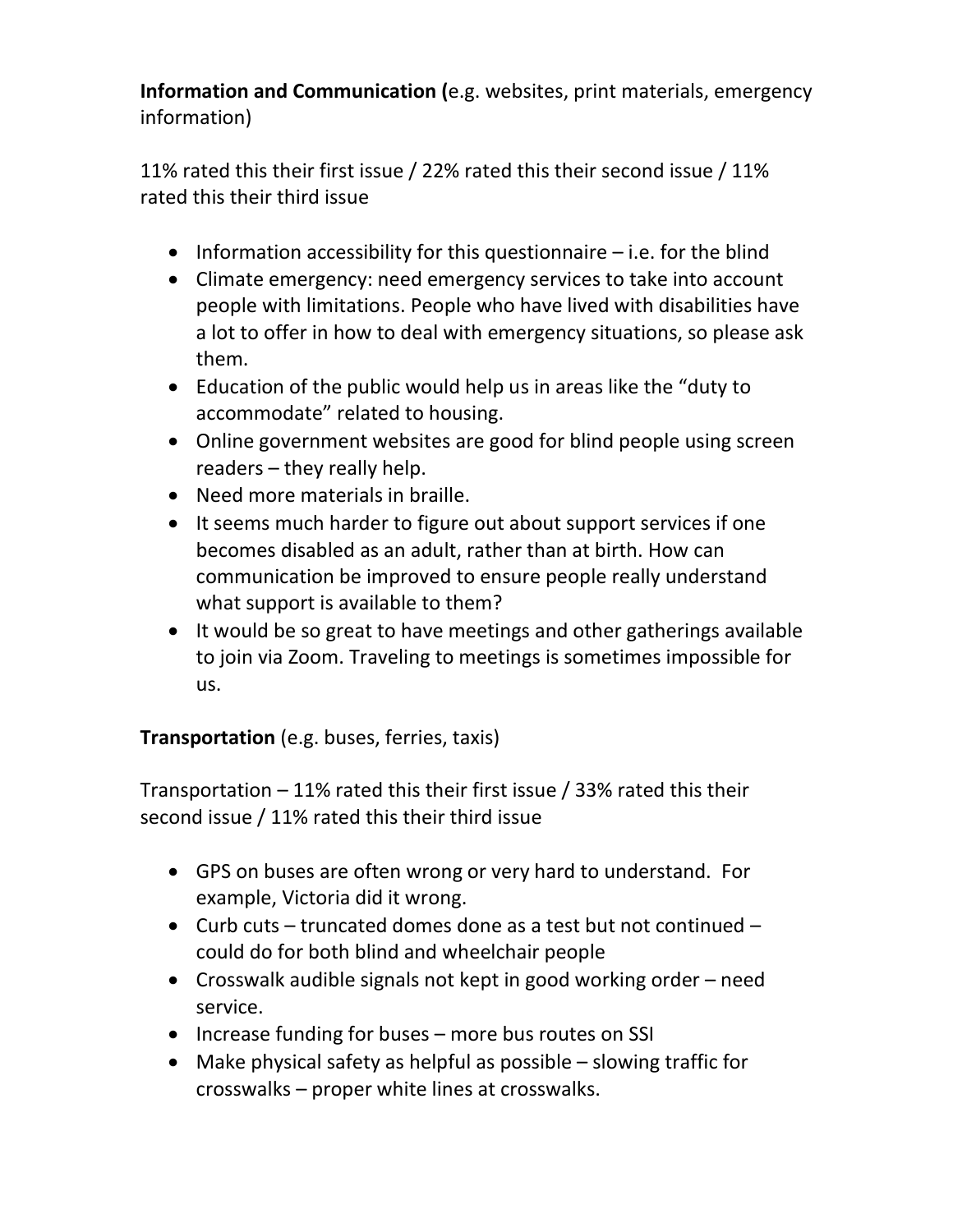• Some get treated with rudeness on Salt Spring if they are not moving quickly enough at crosswalks.

## **Other Issues**

Inclusion in Local/Neighbourhood EMERGENCY responses to climate emergency events.

#1 Issue: Every community needs an advocate to inform, guide, help and listen

#1 Issue: Enduring and sustainable housing for cognitively challenged people who are likely to out-live their parents.

# **Measures to Ensure Compliance**

**What are the best ways to ensure that services, businesses, governments and communities actually comply with the new legislation?**

**Community hubs offering resources, tools, training and support** – 12% rated this their top choice / 50% rated this their second choice / 12% rated this their third choice

**Mandatory standards –** 25% rated this their top choice

**Recognition and awards for communities demonstrating exemplary practices –** 12% rated this their top choice / 25% rated this their third choice

**Accessibility inspections –** 25% rated this their second choice / 25% rated this their third choice

**New channels for feedback for employees, customers and members of the public –** 12% rated this their first choice / 12% rated this their second choice / 12% rated this their third choice

**Information and resources to highlight leading practices adopted elsewhere –** 12% rated this their first choice

**Funding programs and financial incentives to improve accessibility –** 12% rated this their first choice

**Requirements for accessibility plans and progress reports –** 12% rated this their first choice

**Publications and information about known barriers to accessibility –** 12% rated this their third choice

**Financial penalties for non-compliance –** 12% rated this their third choice